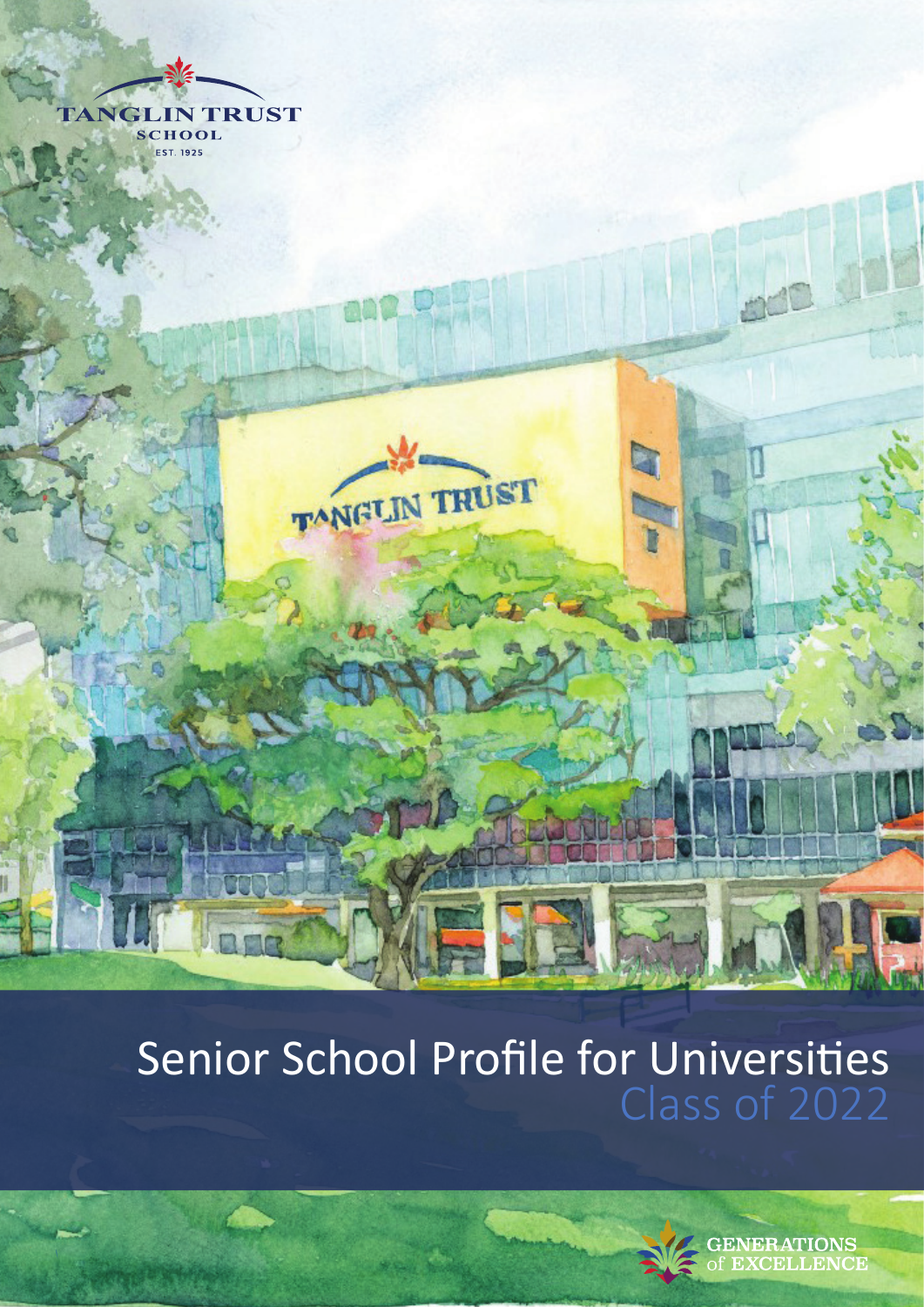### (I)GCSE, A Levels, IB Diploma

#### **About Tanglin Trust School**

Established in 1925, Tanglin Trust School is the oldest British international school in South East Asia. Tanglin provides the English National Curriculum with an international perspective to children from 3-18 years in Singapore. As a not-for-profit school, tuition fees are devoted to the provision of an outstanding education.

Tanglin is the only school in Singapore to offer A Levels and the IB Diploma in Sixth Form. All of Tanglin's Sixth Formers study a programme that is tailored both to the subjects they are passionate about and to the style of learning that most suits them, ensuring they thrive and flourish.

Tanglin is inspected every year within the British Schools Overseas (BSO) framework, recognised by Ofsted. All three schools have been awarded "Outstanding", the highest possible grade in their latest inspections (2017, 2018 and 2019).

Tanglin Trust School has an excellent academic reputation and its impressive results enable graduates to enter their universities of choice around the world. The school also has a strong emphasis on sports and performing arts, with well-established choirs, orchestras and concerts. Students can take part in a wide array of interesting co-curricular activities and challenging residential field studies to enrich their learning experience. A strong pastoral system nurtures positive relationships, promoting an ethos that values and celebrates students as individuals while fostering a strong sense of community.

| <b>Cohort</b> | Year                                              | Age                |                        | <b>Curriculum</b>                                                                                                                                                |                                            |  |  |
|---------------|---------------------------------------------------|--------------------|------------------------|------------------------------------------------------------------------------------------------------------------------------------------------------------------|--------------------------------------------|--|--|
| Upper School  | Senior School<br>Years 10-11<br>(Grades 9 and 10) | $14 - 16$<br>years | $(I)$ GCSE             | Two year course culminating<br>in (I)GCSE examinations at<br>the end of Year 11 (Grade 10)                                                                       | 2,822<br>students<br>(1,325 in Years 7-13) |  |  |
| Sixth Form    | Sixth Form College<br>$16-18$<br>Years 12-13      |                    | A Levels<br>IB Diploma | A majority of A Level<br>examinations are linear,<br>culminating at the end of<br>Year 13 (Grade 12). Results<br>are released in mid-August<br>after graduation. | (I)GCSE<br>A Level                         |  |  |
|               | (Grades 11 and 12)                                | years              |                        | IB examinations are<br>cumulative and occur at the<br>end of Year 13 (Grade 12).<br>Results are released in early<br>July after graduation.                      | <b>IBDP</b><br>examinations offered        |  |  |

#### **Remote Learning During COVID-19**

Tanglin Senior School entered its second Remote Learning period due to COVID-19 on 19 May, 2021. Staff provided home-based learning materials for all students in the school, utilising Microsoft Teams for virtual lessons and communications. On-campus learning resumed on 21 June, with safe distancing measures in place. A further, third period of Remote Learning took place from 27 June - 2 July. IB and CIE examinations were permitted in 2020/21, in comparison to the previous academic year when all exams were cancelled, and Centre Assessed Grades were utilised to award qualifications. There are currently limited sports and Co-Curricular Activities running, with students in "bubbles" of five maximum. External visitors are permitted onsite for essential purposes only. Non-Singaporean citizens are not guaranteed re-entry if they leave the country.

#### **University Guidance Policies**

- Tanglin Trust School runs a trimester structure.
- The school does not rank its students or provide a grade point average (GPA).
- From Year 10 we report any disciplinary issues that result in an out of school suspension.
- Students are limited to 10 applications worldwide and a maximum of two application rounds. All applications are serious and well considered. References and recommendations are confidential.
- Male Singapore citizens and permanent residents are required to undertake two years of National Service upon graduation. Students can apply to university in Year 13, needing a two year deferment, or apply during National Service.

#### **The Tanglin Mission Statement**

Tanglin Trust School Singapore has a long tradition of providing British-based learning with an international perspective. At Tanglin we strive to make every individual feel valued, happy and successful. Responsibility, enthusiasm and participation are actively encouraged and integrity is prized. Working together in a safe, caring yet stimulating environment, we set high expectations whilst offering strong support, resulting in a community of lifelong learners who can contribute with confidence to our world.

#### **Tanglin Learner Profile Attributes**

Balanced • Caring • Risk-takers • Knowledgeable • Resilient Inquirers • Communicators • Principled • Open-minded • Thinkers • Reflective

#### **Tanglin Trust School**

95 Portsdown Road Singapore 139299 www.tts.edu.sg t +65 6778 0771 f +65 6777 5862 senior.school@tts.edu.sg CEEB: 687007

#### **Craig Considine**

Chief Executive Officer

**Allan Forbes** Head of Senior School

#### **Andy Goodliffe**  Head of Sixth Form

**University Counsellors**

**Zoë Williams (Head)**  Zoe.Williams@tts.edu.sg

**Lieve Perera** Lieve.Perera@tts.edu.sg

**Alban Ferrieu** Alban.Ferrieu@tts.edu.sg

**Erin Slocum** Erin.Slocum@tts.edu.sg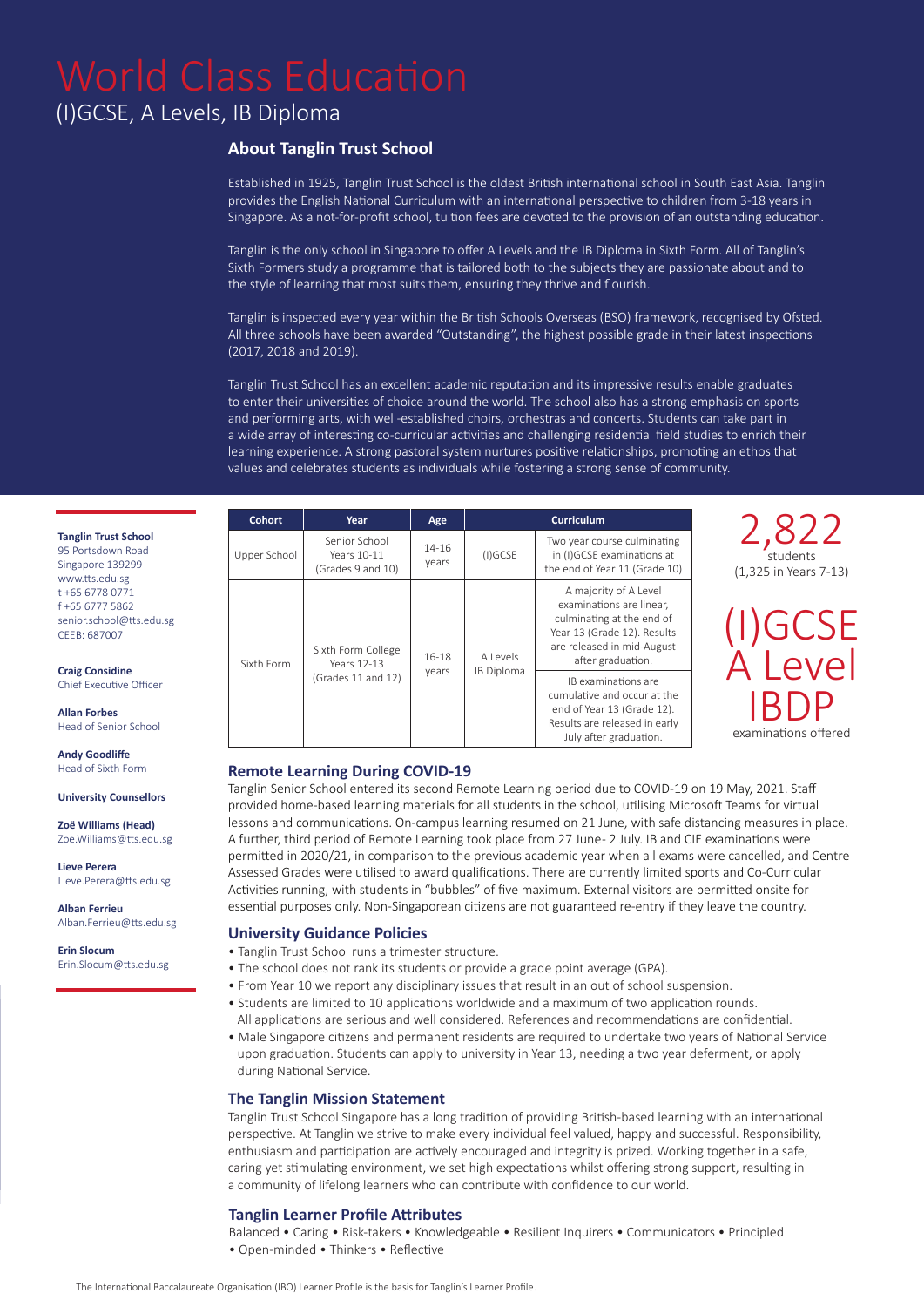## GCSE Years 10-11 (Grades 9 & 10)

Students aged 14-16 study a core of compulsory (I)GCSE subjects comprising English Language, English Literature, Biology, Chemistry, Physics, Mathematics, Foreign Language, Physical Education and Lifeskills. They also have the opportunity to develop their studies according to preferences and interests. Students may choose up to three option subjects in addition to the compulsory ones mentioned and typically take 10 subjects overall.

#### **(I)GCSE Results Table** examinations in 25 subjects

| Year | No. of<br><b>Candidates</b> | <b>No. of Subjects</b><br><b>Offered</b> |     |  |  |
|------|-----------------------------|------------------------------------------|-----|--|--|
| 2018 | 184                         | 29                                       | 100 |  |  |
| 2019 | 166                         | 24                                       | 100 |  |  |
| 2020 | 187                         | 25                                       | 100 |  |  |
| 2021 | 189                         | 25                                       | 100 |  |  |

**% of A\*/A grades achieved by Tanglin students**

| 2018: 77% |  |  |
|-----------|--|--|
| 2019: 74% |  |  |
| 2020: 78% |  |  |
| 2021: 83% |  |  |

### **2020 (I)GCSE Examination Results (Class of 2022)**

|                        | No. of            |                |     | <b>No. of Grades</b> |                |                |                |                         |       |          |       |
|------------------------|-------------------|----------------|-----|----------------------|----------------|----------------|----------------|-------------------------|-------|----------|-------|
| <b>Subject</b>         | <b>Candidates</b> | $\overline{9}$ | 8   | $\overline{7}$       | 6              | 5              | $\overline{a}$ | $\overline{\mathbf{3}}$ | $%A*$ | $%A^*/A$ | %A*-C |
| Art and Design         | 29                | 15             | 7   | 5                    | $\overline{2}$ |                |                |                         | 76%   | 93%      | 100%  |
| Biology                | 107               | 55             | 27  | 19                   | 6              |                |                |                         | 77%   | 94%      | 100%  |
| <b>Business</b>        | 49                | 11             | 8   | 12                   | 12             | $\overline{2}$ | $\overline{2}$ | $\overline{2}$          | 39%   | 63%      | 96%   |
| Chemistry              | 107               | 55             | 27  | 19                   | 6              |                |                |                         | 77%   | 94%      | 100%  |
| Design and Technology  | 32                | 7              | 11  | 11                   | 1              | $\overline{2}$ |                |                         | 56%   | 91%      | 100%  |
| English Literature     | 187               | 71             | 58  | 42                   | 13             | $\overline{3}$ |                |                         | 69%   | 91%      | 100%  |
| French                 | 49                | 18             | 12  | 7                    | 5              | $\overline{2}$ | 5              |                         | 61%   | 76%      | 100%  |
| <b>Further Maths</b>   | 79                | 33             | 30  | 16                   |                |                |                |                         | 80%   | 100%     | 100%  |
| Graphic Communication  | 6                 | 4              | 1   | $\mathbf{1}$         |                |                |                |                         | 83%   | 100%     | 100%  |
| History                | 52                | 19             | 14  | 10                   | 8              | $\mathbf{1}$   |                |                         | 63%   | 83%      | 100%  |
| Maths                  | 187               | 56             | 47  | 32                   | 23             | 23             | 6              |                         | 55%   | 72%      | 100%  |
| PE                     | 49                | 18             | 6   | 8                    | 10             | 6              | $\mathbf{1}$   |                         | 49%   | 65%      | 100%  |
| Physics                | 107               | 55             | 27  | 19                   | 6              |                |                |                         | 77%   | 94%      | 100%  |
| Psychology             | 56                | 12             | 11  | 12                   | $\mathbf{q}$   | $\overline{7}$ | 5              |                         | 41%   | 63%      | 100%  |
| Science (Double Award) | 160               | 15             | 19  | 28                   | 50             | 19             | 22             | $\overline{7}$          | 21%   | 39%      | 96%   |
| Spanish                | 40                | 13             | 8   | 10                   | $\overline{4}$ | $\overline{4}$ | $\mathbf{1}$   |                         | 53%   | 78%      | 100%  |
| <b>TOTAL</b>           | 1296              | 457            | 313 | 251                  | 155            | 69             | 42             | 9                       |       |          |       |
| <b>TOTAL %</b>         |                   | 35%            | 24% | 19%                  | 12%            | 5%             | 3%             | 1%                      | 59%   | 79%      | 99%   |
|                        |                   |                |     |                      |                |                |                |                         |       |          |       |

|                   | No. of     |       |     | <b>No. of Grades</b> | $%A*$                     |    | $%A*C$         |     |         |      |
|-------------------|------------|-------|-----|----------------------|---------------------------|----|----------------|-----|---------|------|
| <b>Subject</b>    | Candidates | $A^*$ | A   | B                    | $\overline{\mathsf{C}^*}$ | Ċ  | D              |     | $A^*/A$ |      |
| Computer Science  | 68         | 35    | 27  | 4                    |                           | 2  |                | 51% | 91%     | 100% |
| Drama             | 37         | 18    | 15  | $\overline{4}$       |                           |    |                | 49% | 89%     | 100% |
| <b>Economics</b>  | 39         | 19    | 11  | 8                    |                           | 1  |                | 49% | 77%     | 100% |
| English Language  | 187        | 41    | 75  | 56                   |                           | 14 | $\mathbf{1}$   | 22% | 62%     | 99%  |
| Geography         | 55         | 31    | 19  | 4                    |                           | 1  |                | 56% | 91%     | 100% |
| Latin             | 18         | 12    | 6   |                      |                           |    |                | 67% | 100%    | 100% |
| Chinese           | 48         | 32    | 10  | 4                    |                           | 1  | 1              | 67% | 88%     | 98%  |
| Moving Image Arts | 60         | 11    | 25  | 20                   | $\mathbf{1}$              | 3  |                | 18% | 60%     | 100% |
| Music             | 21         | 12    | 8   | $\mathbf{1}$         |                           |    |                | 57% | 95%     | 100% |
| <b>TOTAL</b>      | 533        | 211   | 196 | 101                  | $\mathbf{1}$              | 22 | $\overline{2}$ |     |         |      |
| <b>TOTAL %</b>    |            | 40%   | 37% | 19%                  | 0%                        | 4% | 0%             | 40% | 76%     | 100% |

| <b>Equivalency Table</b>                          |         |  |  |  |  |     |  |  |
|---------------------------------------------------|---------|--|--|--|--|-----|--|--|
| UK Grading                                        | $A^*/A$ |  |  |  |  | F/G |  |  |
| USA Grading   A+/A   A-/B+   B /B-   C+/C   C-/D+ |         |  |  |  |  |     |  |  |

| $% A*$   | % $A^*/A$  | % A*- C    |
|----------|------------|------------|
| or $9/8$ | or $9 - 7$ | or $9 - 4$ |
| 48%      | 77%        |            |

### **(I)GCSE Summary for 2020 (Class of 2022)**

 $187$ <br>students took (I)GCSE



of all grades achieved were A\* or equivalent



of all grades achieved were A\*/A or equivalent



of all grades achieved were A\* to C or equivalent

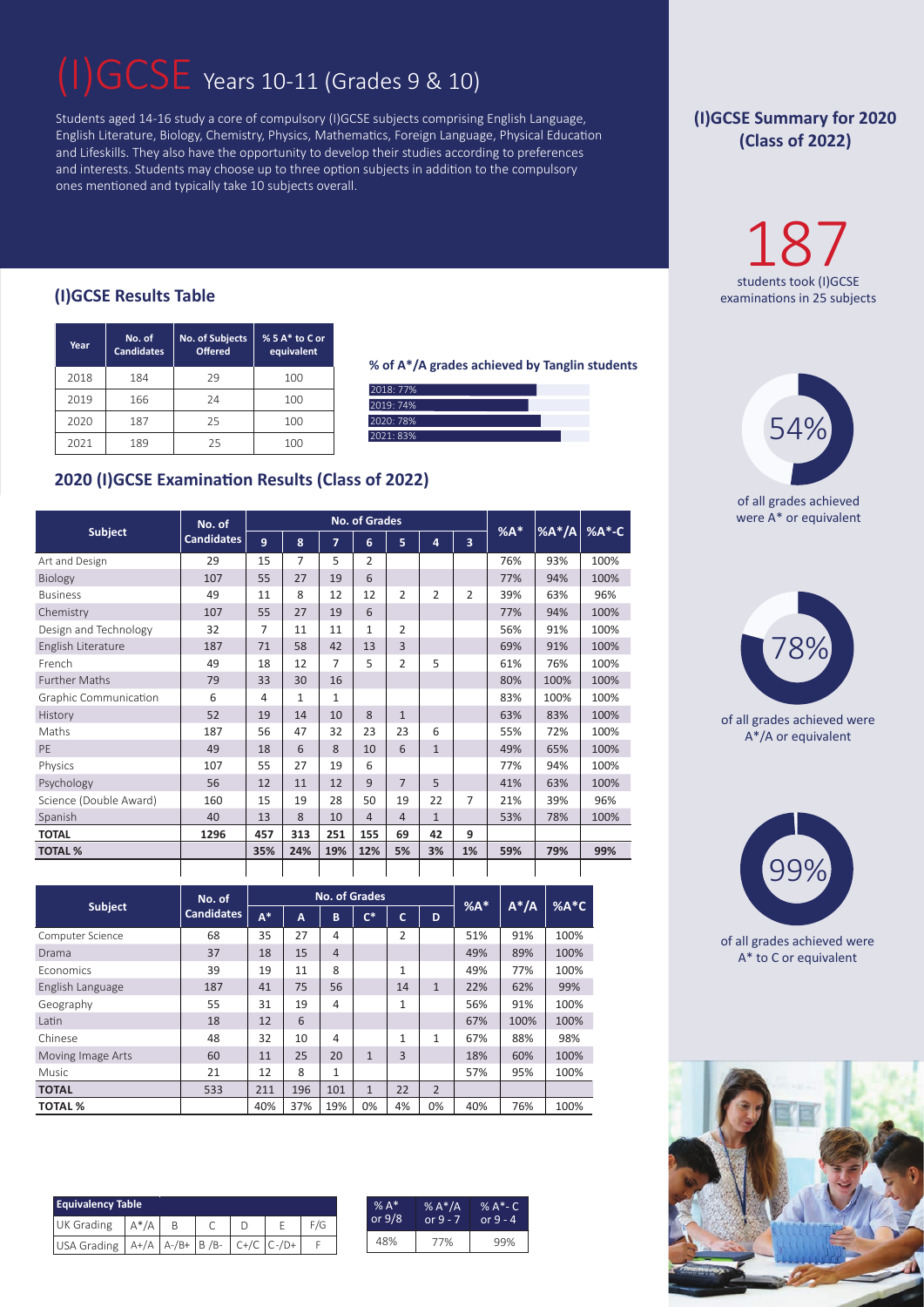# Years 12-13 (Grades 11 & 12)

A Level courses lead to examinations for the General Certificate in Education at Advanced Level (A Level). The approach to A Levels is linear with all examinations, in most subjects, completed at the end of the second year.

Students typically take three A Levels; some have the opportunity to take four. All students complete Creativity, Activity, Service (CAS) and take the Extended Project Qualification (EPQ).

#### **A Level Results Table**

| Year | No. of<br><b>Candidates</b> | Tanglin %<br>passed |
|------|-----------------------------|---------------------|
| 2018 | 97                          | 100                 |
| 2019 | 120                         | 100                 |
| 2020 | 118                         | 100                 |
| 2021 | 116                         | 100                 |

**% of A\*/A grades achieved by Tanglin students** 2018: 45%



**% of A\*-B grades achieved by Tanglin students**

| 2018: 75% |  |
|-----------|--|
| 2019: 73% |  |
| 2020: 90% |  |
| 2021:86%  |  |

**% of A\*-C grades achieved by Tanglin students** 2018: 93% 2019: 91% 2020: 98% 2021: 97%

#### **2021 A Level Examination Results (Class of 2021)**

|                              | No. of            |                |                |                | <b>No. of Grades</b> | $A^*/A$        | %A*-C        | $%A*-E$  |      |      |      |
|------------------------------|-------------------|----------------|----------------|----------------|----------------------|----------------|--------------|----------|------|------|------|
| <b>Subject</b>               | <b>Candidates</b> | $A^*$          | A              | B              | $\mathsf{C}$         | D              | E            | Ü        |      |      |      |
| English Language             | $\overline{7}$    | $\mathbf{1}$   | 1              | $\overline{4}$ | $\mathbf{1}$         |                |              |          | 29%  | 100% | 100% |
| English Literature           | 21                | 5              | $\overline{7}$ | 5              | 3                    | $\mathbf{1}$   |              |          | 57%  | 95%  | 100% |
| Psychology                   | 25                | 15             | 3              | $\overline{2}$ | 5                    |                |              |          | 72%  | 100% | 100% |
| Philosophy                   | $\overline{3}$    | $\mathbf{1}$   | $\mathbf{1}$   |                | $\mathbf{1}$         |                |              |          | 67%  | 100% | 100% |
| Mathematics                  | 61                | 25             | 18             | $\overline{7}$ | 8                    | $\overline{2}$ | $\mathbf{1}$ |          | 70%  | 95%  | 100% |
| <b>Further Maths</b>         | 9                 | $\overline{7}$ | $\overline{2}$ |                |                      |                |              |          | 100% | 100% | 100% |
| Computer Science             | 18                | 12             | 2              | $\overline{2}$ | $\mathbf{1}$         | $\mathbf{1}$   |              |          | 78%  | 94%  | 100% |
| Art and Design               | 14                | 5              | 3              | 5              | $\mathbf{1}$         |                |              |          | 57%  | 100% | 100% |
| Drama                        | 11                | 5              | 3              | 3              |                      |                |              |          | 73%  | 100% | 100% |
| Moving Image Arts            | 17                | $\overline{4}$ | $\overline{7}$ | $\overline{4}$ | $\overline{2}$       |                |              |          | 65%  | 100% | 100% |
| Biology                      | 33                | 16             | 11             | 3              | $\overline{2}$       | $\mathbf{1}$   |              |          | 82%  | 97%  | 100% |
| Chemistry                    | 23                | 6              | 11             | $\overline{4}$ | $\overline{2}$       |                |              |          | 74%  | 100% | 100% |
| Physics                      | 24                | 9              | 8              | $\overline{2}$ | 3                    | $\overline{2}$ |              |          | 71%  | 92%  | 100% |
| Geography                    | 22                | 15             | 4              | $\mathbf{1}$   | $\mathbf{1}$         | $\mathbf{1}$   |              |          | 86%  | 95%  | 100% |
| History                      | 12                | 4              | 5              | 3              |                      |                |              |          | 75%  | 100% | 100% |
| Politics                     | 8                 | $\overline{2}$ | 3              | $\overline{2}$ | $\mathbf{1}$         |                |              |          | 63%  | 100% | 100% |
| <b>Business</b>              | 25                | 4              | 3              | 9              | 8                    | $\mathbf{1}$   |              |          | 28%  | 96%  | 100% |
| Economics A                  | 19                | 10             | 8              | $\mathbf{1}$   |                      |                |              |          | 95%  | 100% | 100% |
| Chinese                      | 1                 |                |                | $\mathbf{1}$   |                      |                |              |          | 0%   | 100% | 100% |
| French                       | 3                 | $\overline{2}$ |                | $\mathbf{1}$   |                      |                |              |          | 67%  | 100% | 100% |
| Spanish                      | $\mathbf{1}$      | 1              |                |                |                      |                |              |          | 100% | 100% | 100% |
| PE                           | 4                 | 3              | $\mathbf{1}$   |                |                      |                |              |          | 100% | 100% | 100% |
| <b>Totals</b>                | 361               | 152            | 101            | 59             | 39                   | 9              | $\mathbf{1}$ | $\Omega$ | 70%  | 97%  | 100% |
| Percentage                   |                   | 42%            | 28%            | 16%            | 11%                  | 2%             | 0%           | 0%       |      |      |      |
| <b>Cumulative Percentage</b> |                   | 42%            | 70%            | 86%            | 97%                  | 100%           | 100%         | 100%     |      |      |      |
| No of Students               | 116               |                |                |                |                      |                |              |          |      |      |      |

| <b>Subject</b>                        | No. of<br><b>Entries</b> | $A^*$ | A.  | B   | c   | D  |    | U |
|---------------------------------------|--------------------------|-------|-----|-----|-----|----|----|---|
| <b>Extended Project Qualification</b> | 113                      | 53    | 31  |     |     |    |    |   |
| Percentage                            |                          | 47%   | 27% | 15% | 10% | 1% | 0% |   |

| Equivalancy Table                          |  |  |  |  |  |  |  |  |  |  |
|--------------------------------------------|--|--|--|--|--|--|--|--|--|--|
| <b>UK Grading</b>                          |  |  |  |  |  |  |  |  |  |  |
| USA Grading $ A+/A A-/B+ B/B- C+/C C-/D+ $ |  |  |  |  |  |  |  |  |  |  |



### **A Level Summary for 2021 (Class of 2021)**





of grades were at A\* or A, while 97% were in the range A\*- C



of students taking the EPQ achieved an A\*/A; we are increasingly finding that the EPQ is being valued by universities



of students taking the EPQ achieved an A\* or A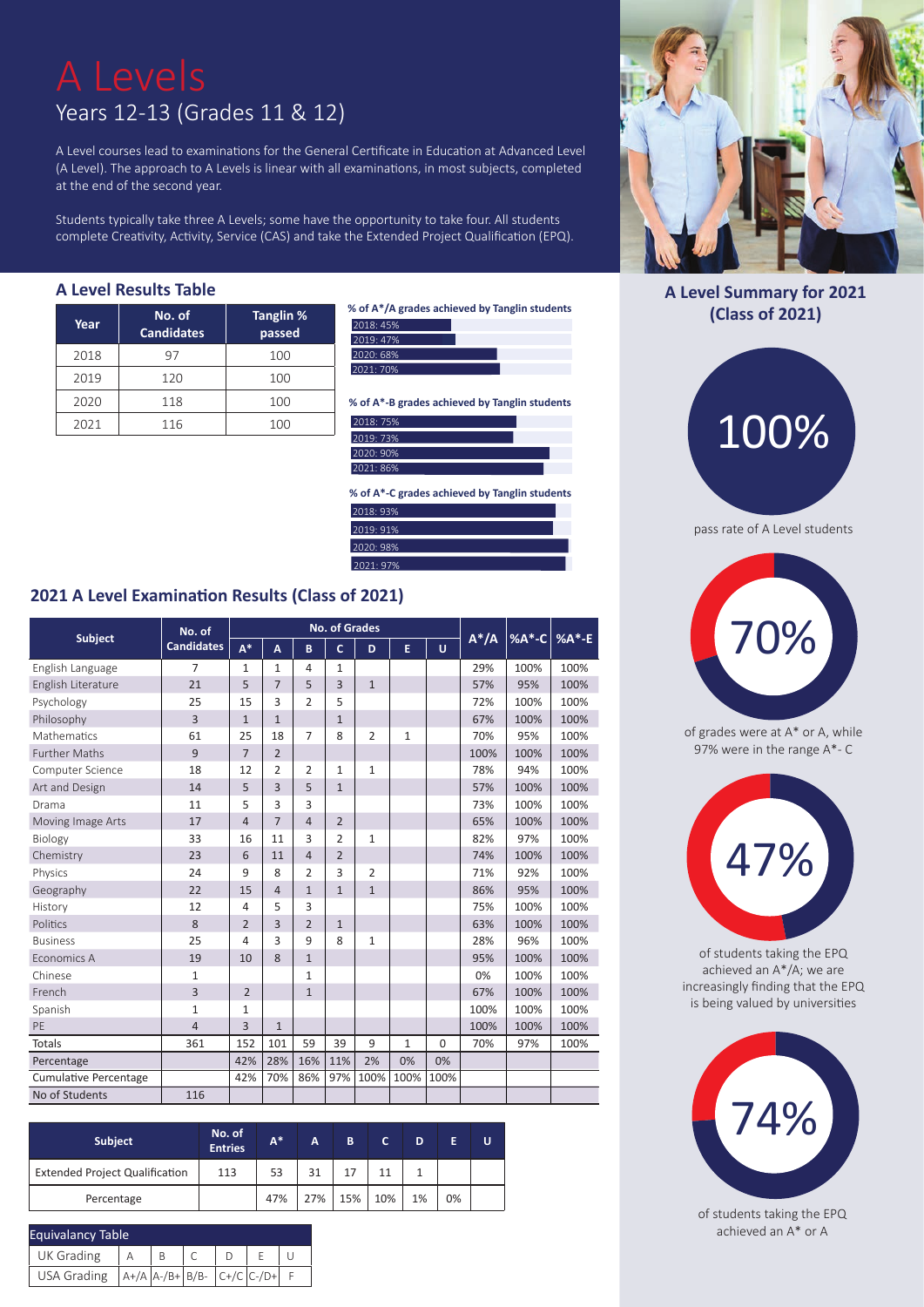# Years 12-13 (Grades 11 & 12)

The International Baccalaureate (IB) Diploma was introduced in September 2009 alongside A Levels in the Sixth Form. All IB students follow the full Diploma programme.

### **2021 IB Examination Results (Class of 2021)**

|                                   | No. of            |                | <b>No. of Grades</b>    |              |   |   |
|-----------------------------------|-------------------|----------------|-------------------------|--------------|---|---|
| <b>Subject</b>                    | <b>Candidates</b> | $\overline{ }$ | 6                       | 5            | 4 | 3 |
| English A: Lang and Lit HL        | 27                | 9              | 11                      | 7            |   |   |
| English A: Lang and Lit SL        | 25                | 11             | 13                      | $\mathbf{1}$ |   |   |
| English A: Literature HL          | 4                 | 3              | $\mathbf{1}$            |              |   |   |
| English A: Literature SL          | 3                 | $\overline{2}$ | $\mathbf{1}$            |              |   |   |
| Chinese A: Lit Self Taught SL     | $\mathbf{1}$      |                | 1                       |              |   |   |
| Chinese B SL                      | 11                | $\overline{4}$ | $\overline{7}$          |              |   |   |
| Dutch A: Lit Self Taught SL       | $\mathbf{1}$      |                | 1                       |              |   |   |
| French Ab Initio SL               | 3                 | $\overline{2}$ | $\mathbf{1}$            |              |   |   |
| French B HL                       | 3                 | 3              |                         |              |   |   |
| French B SL                       | 8                 | 6              | $\overline{2}$          |              |   |   |
| German A: Lit Self Taught SL      | $\mathbf{1}$      |                | $\mathbf{1}$            |              |   |   |
| Latin HL                          | 3                 | 3              |                         |              |   |   |
| Latin SL                          | 3                 | 3              |                         |              |   |   |
| Latin SL                          | $\overline{2}$    |                | $\overline{2}$          |              |   |   |
| Russian A: Lit Self Taught SL     | 1                 |                | 1                       |              |   |   |
| Spanish Ab Initio SL              | 11                | 5              | 5                       | $\mathbf{1}$ |   |   |
| Spanish B SL                      | 13                | 9              | 4                       |              |   |   |
| <b>Business Management HL</b>     | 8                 | $\overline{7}$ | $\mathbf{1}$            |              |   |   |
| <b>Business Management SL</b>     | $\overline{2}$    | 2              |                         |              |   |   |
| <b>Economics HL</b>               | 22                | 13             | 9                       |              |   |   |
| <b>Economics SL</b>               | 3                 | 2              | 1                       |              |   |   |
| Geography HL                      | $\overline{7}$    | 6              | $\mathbf{1}$            |              |   |   |
| Geography SL                      | $\mathbf{1}$      | $\mathbf{1}$   |                         |              |   |   |
| <b>Global Politics HL</b>         | $\overline{4}$    | $\overline{4}$ |                         |              |   |   |
| <b>Global Politics SL</b>         | $\mathbf{1}$      |                | 1                       |              |   |   |
| <b>History HL</b>                 | 5                 | $\overline{4}$ | $\mathbf{1}$            |              |   |   |
| <b>History SL</b>                 | 5                 | 3              | 2                       |              |   |   |
| Philosophy HL                     | $\overline{2}$    | $\mathbf{1}$   | $\mathbf{1}$            |              |   |   |
| Philosophy SL                     | $\mathbf{1}$      |                | $\mathbf{1}$            |              |   |   |
| Psychology HL                     | 12                | 12             |                         |              |   |   |
| <b>Biology HL</b>                 | 19                | 11             | 5                       | 3            |   |   |
| <b>Biology SL</b>                 | 6                 | $\overline{2}$ | $\mathbf{1}$            | 3            |   |   |
| <b>Chemistry HL</b>               | 10                | 6              | 3                       | 1            |   |   |
| Chemistry SL                      | 3                 | $\mathbf{1}$   | $\overline{2}$          |              |   |   |
| Computer Science HL               | 5                 | 5              |                         |              |   |   |
| <b>Computer Science SL</b>        | 5                 | 5              |                         |              |   |   |
| <b>Environment and Society SL</b> | 7                 | 3              | 3                       | 1            |   |   |
| <b>Physics HL</b>                 | 9                 | 6              | $\overline{\mathbf{3}}$ |              |   |   |
| Physics SL                        | 5                 |                | 3                       | 2            |   |   |
| Mathematics AA HL                 | 13                | $\overline{4}$ | 6                       | 3            |   |   |
| <b>Mathematics AA SL</b>          | 28                | 9              | 12                      | 7            |   |   |
| Mathematics AI HL                 | $\overline{4}$    | 3              | $\mathbf{1}$            |              |   |   |
| Mathematics AI SL                 | 14                | 5              | 6                       | 3            |   |   |
| Film HL                           | $\overline{7}$    | $\overline{4}$ | $\overline{2}$          | $\mathbf{1}$ |   |   |
| Film SL                           | 5                 | 2              | 3                       |              |   |   |
| Music HL                          | $\overline{2}$    | 1              | $\mathbf{1}$            |              |   |   |
|                                   |                   |                |                         |              |   |   |
| Music SL                          | 2                 | 2              |                         |              |   |   |
| Theatre HL                        | $\overline{7}$    | 6              | $\mathbf{1}$            |              |   |   |
| Theatre SL                        | 1                 | 1              |                         |              |   |   |
| Visual Arts HL                    | 5                 | 3              | $\mathbf{1}$            | 1            |   |   |
| Visual Arts SL                    | 6                 | 1              | 5                       |              |   |   |
| <b>TOTAL</b>                      | 354               | 195            | 125                     | 34           | 0 | 0 |

| <b>Equivalancy Table</b> |    |  |                              |  |  |  |  |
|--------------------------|----|--|------------------------------|--|--|--|--|
| IB Grading               |    |  |                              |  |  |  |  |
| USA Grading              | A+ |  | $A/A - B+/B$ -C+/C C-/D+D/D- |  |  |  |  |



#### **Tanglin Students Average Diploma Score (out of 45)**

| TTS Average 38.2   | 2019 |
|--------------------|------|
| TTS Average 39.1   | 2020 |
| TTS Average 41.0   | 2021 |
| World Average 33.0 | 2021 |

## **(Class of 2021)**

100%

pass rate for all our students who completed a regulation IB Diploma

students achieved

44 points or more

 $\sum_{\text{Students scored }42}$ points or more

students achieved the prestigious bilingual diploma

4

86%

scored 38 points or more

#### **IB Results Table**

| Year | No. of<br><b>Candidates</b> | Tanglin %<br>Passed |  |  |  |
|------|-----------------------------|---------------------|--|--|--|
| 2018 | 53                          | 100                 |  |  |  |
| 2019 | 49                          | 100                 |  |  |  |
| 2020 | 58                          | 100                 |  |  |  |
| 2021 | 59                          | 100                 |  |  |  |